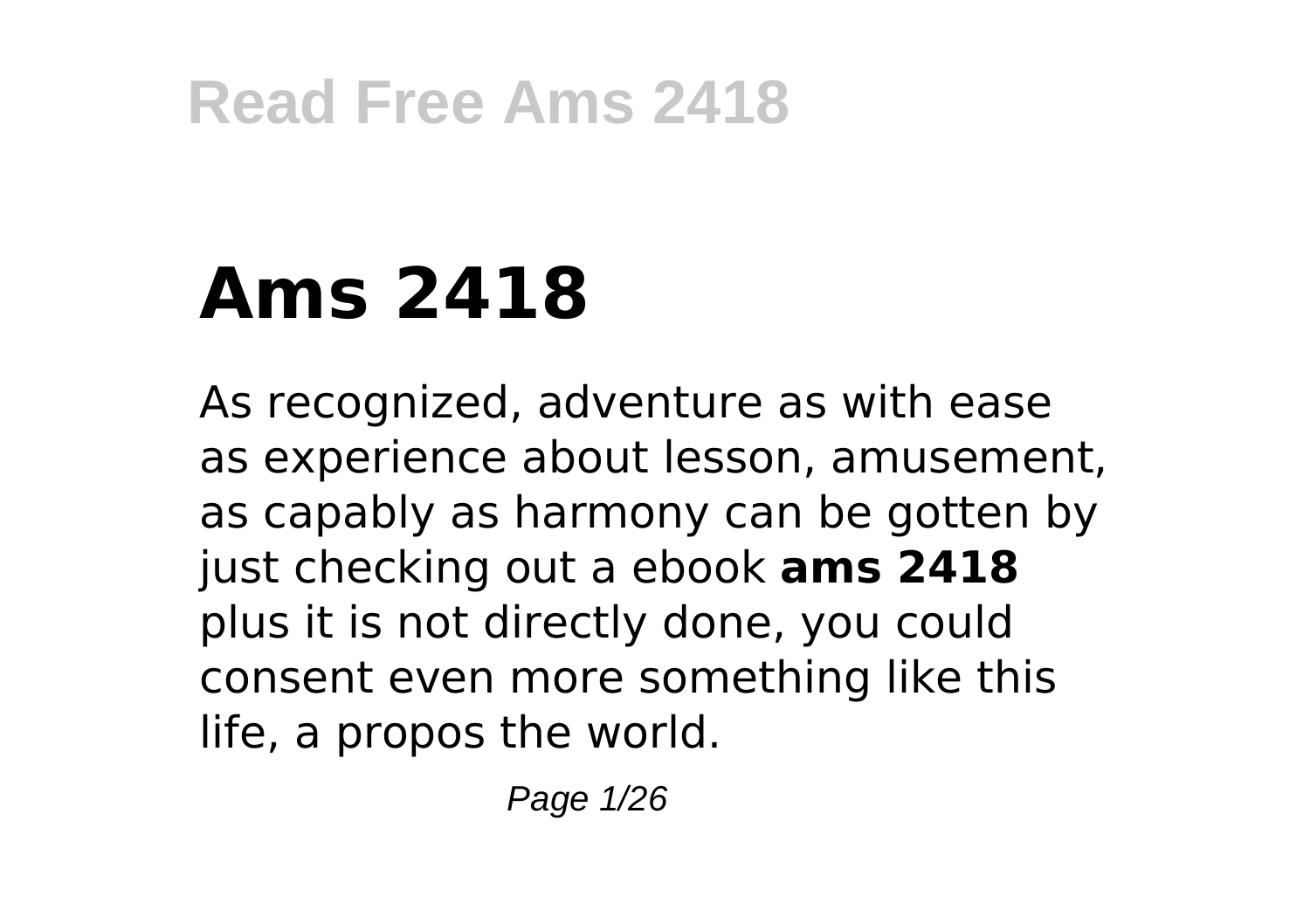We present you this proper as skillfully as easy quirk to acquire those all. We have the funds for ams 2418 and numerous ebook collections from fictions to scientific research in any way. accompanied by them is this ams 2418 that can be your partner.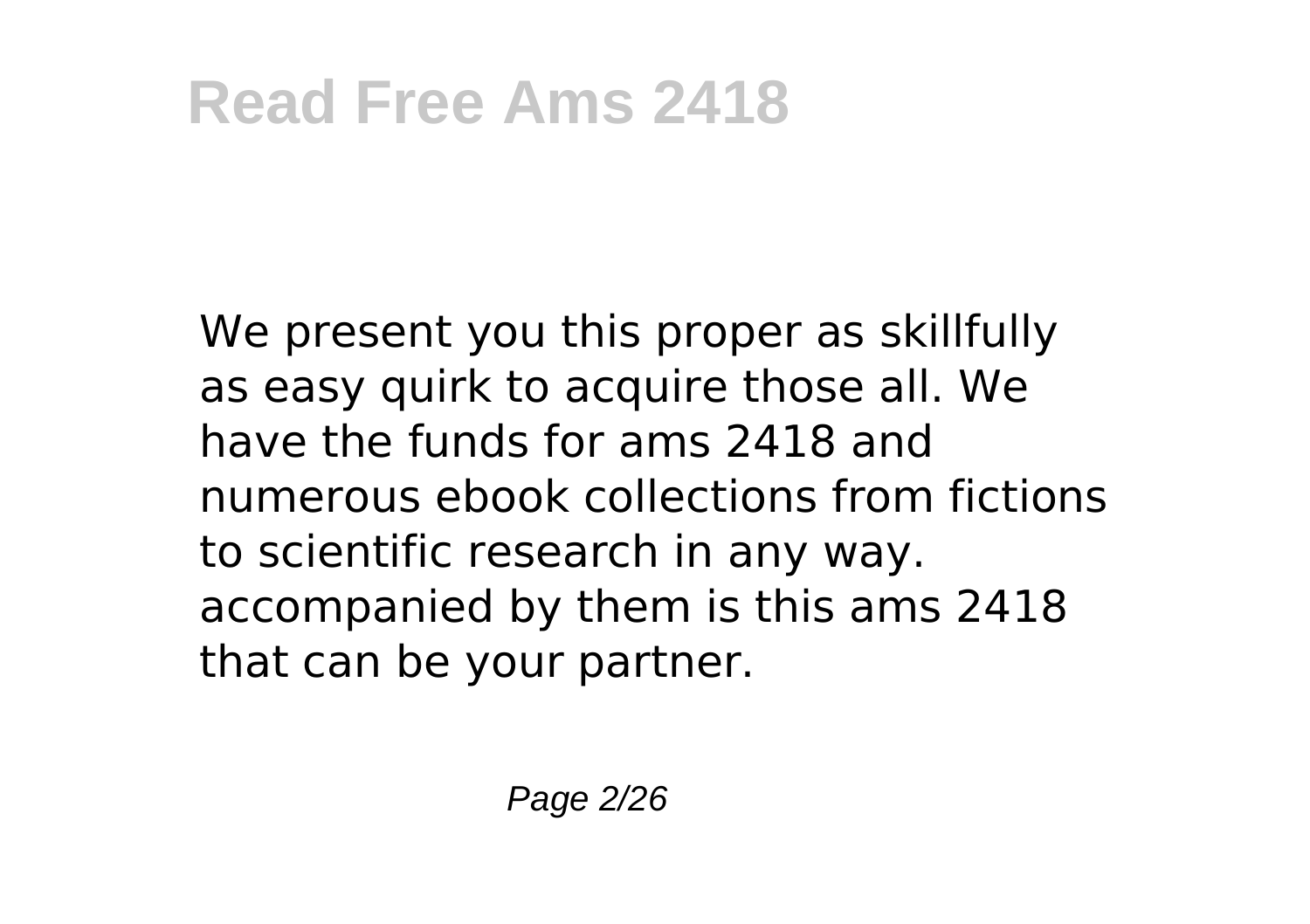Wikibooks is an open collection of (mostly) textbooks. Subjects range from Computing to Languages to Science; you can see all that Wikibooks has to offer in Books by Subject. Be sure to check out the Featured Books section, which highlights free books that the Wikibooks community at large believes to be "the best of what Wikibooks has to offer, and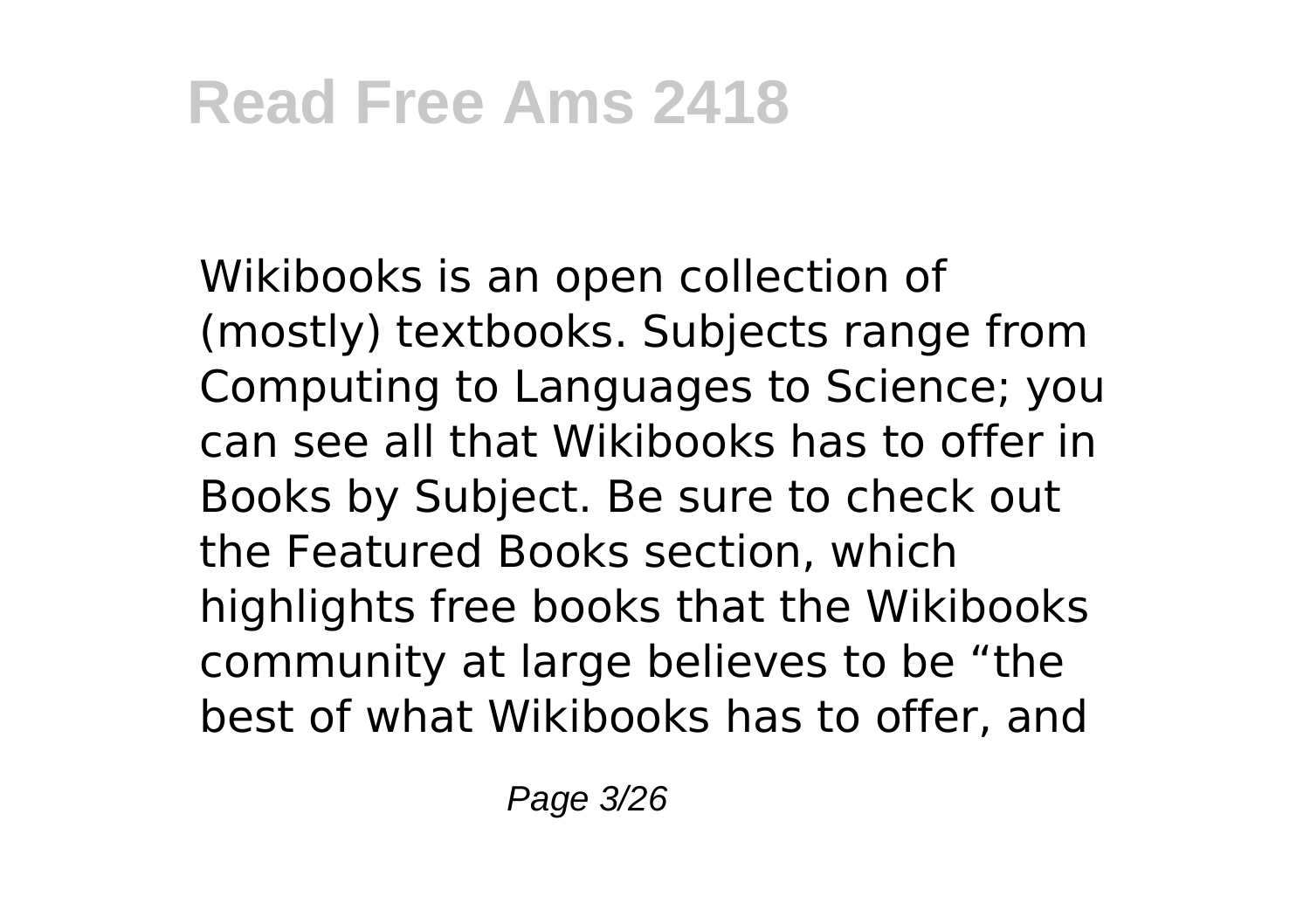should inspire people to improve the quality of other books."

#### **Ams 2418**

Also known as: SAE AMS 2418 SAE MOBILUS. Subscribers can view annotate, and download all of SAE's content. Learn More » ...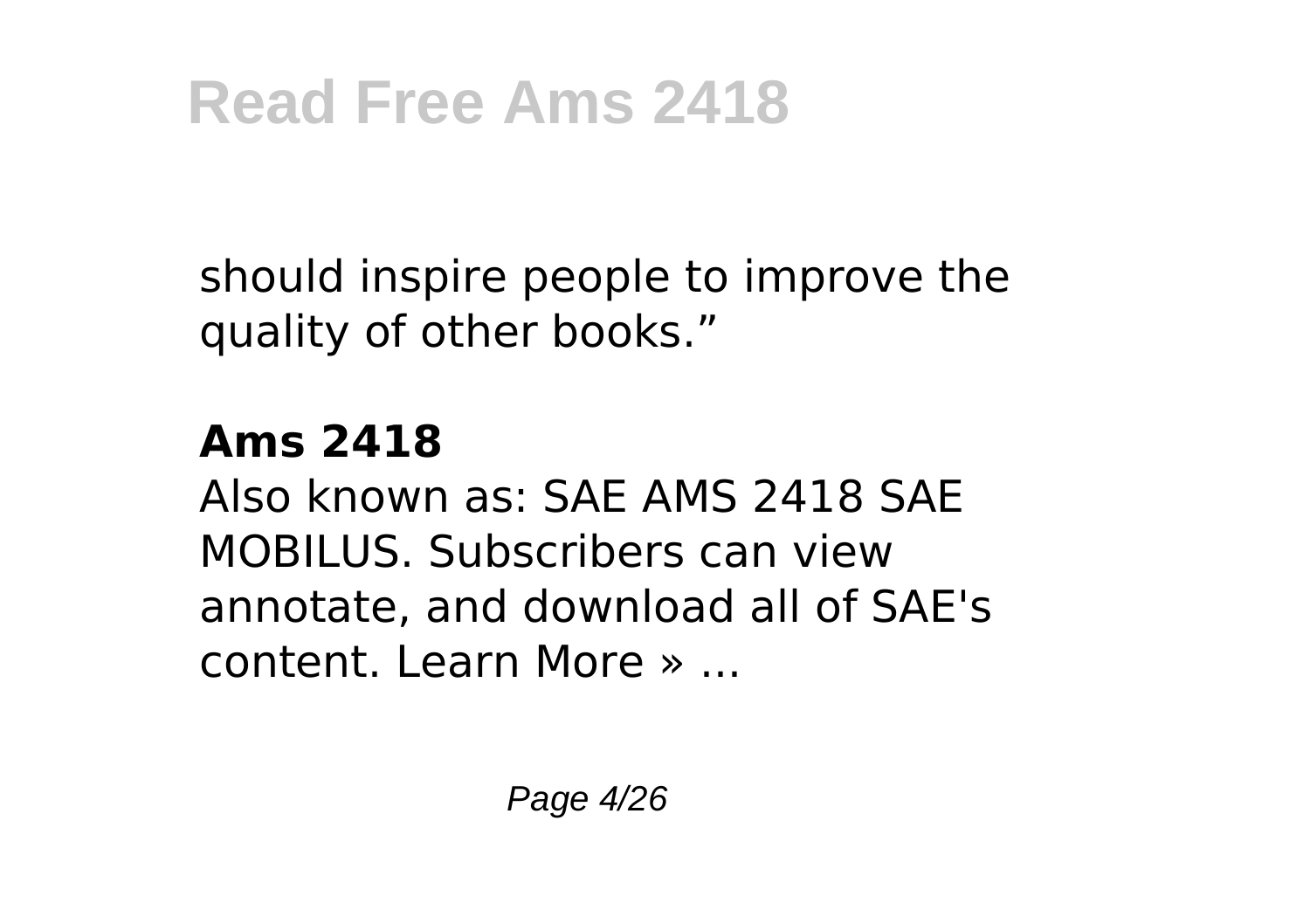#### **AMS2418: Plating, Copper - SAE International**

 $\ldots$ ..!!!' A AEROSPACE ~'llii erospace ..... tlf!.AI!!!! AMS2418 REV.H An SAE International Group MATERIAL SPECIFICATION Issued 1951-10 Revised 2011-02 Superseding AMS2418G Plating, Copper RATIONALE AMS2418H results from a Five Year Review and update of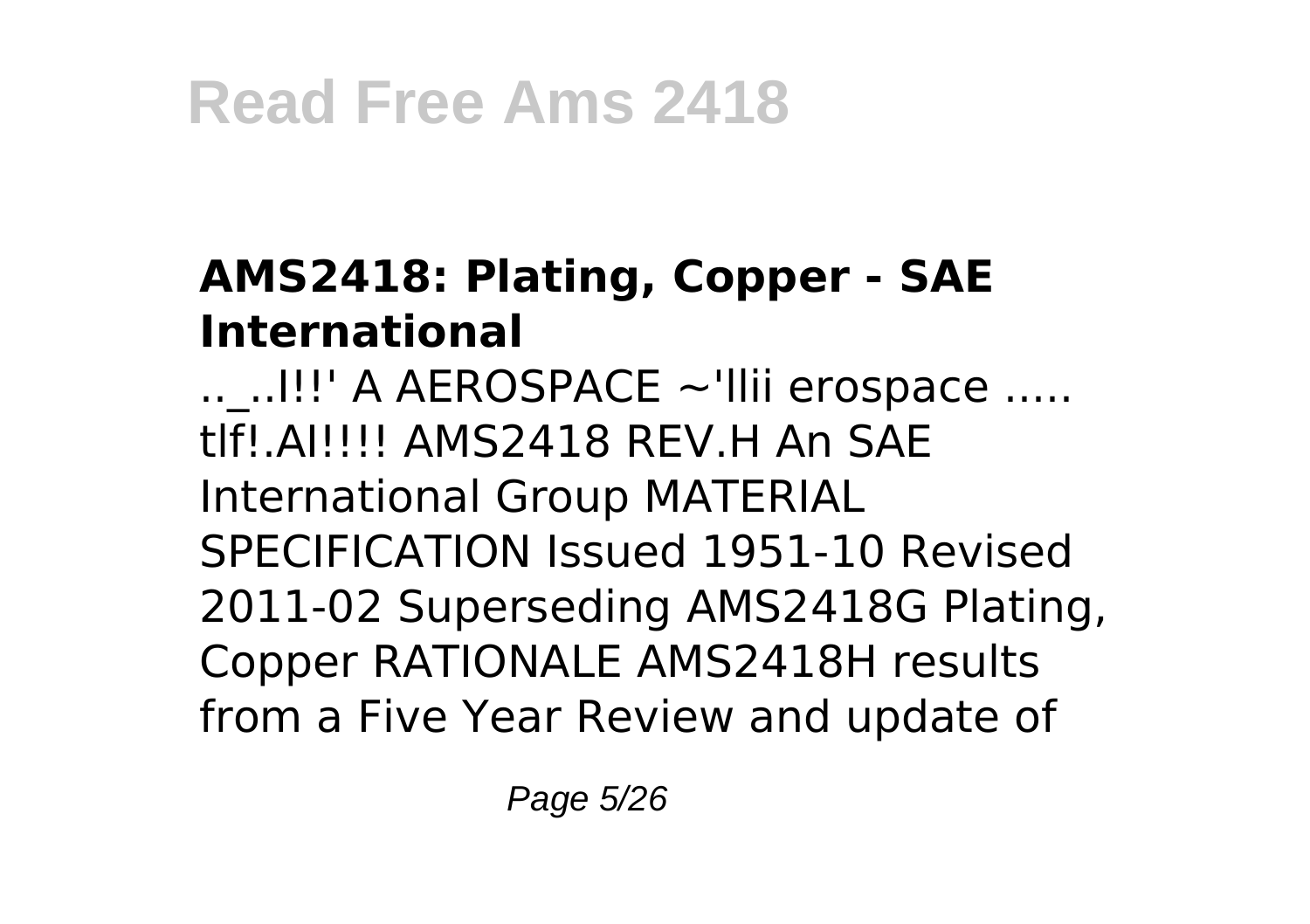this specification.

#### **I!!' A erospace AEROSPACE REV.H MATERIAL SPECIFICATION**

APP meets industry and regulatory standards, including AMS 2418 which replaces copper plating per Mll-C-14550. All our processes are certified to ISO 9001:2015. Accurate Precision Plating is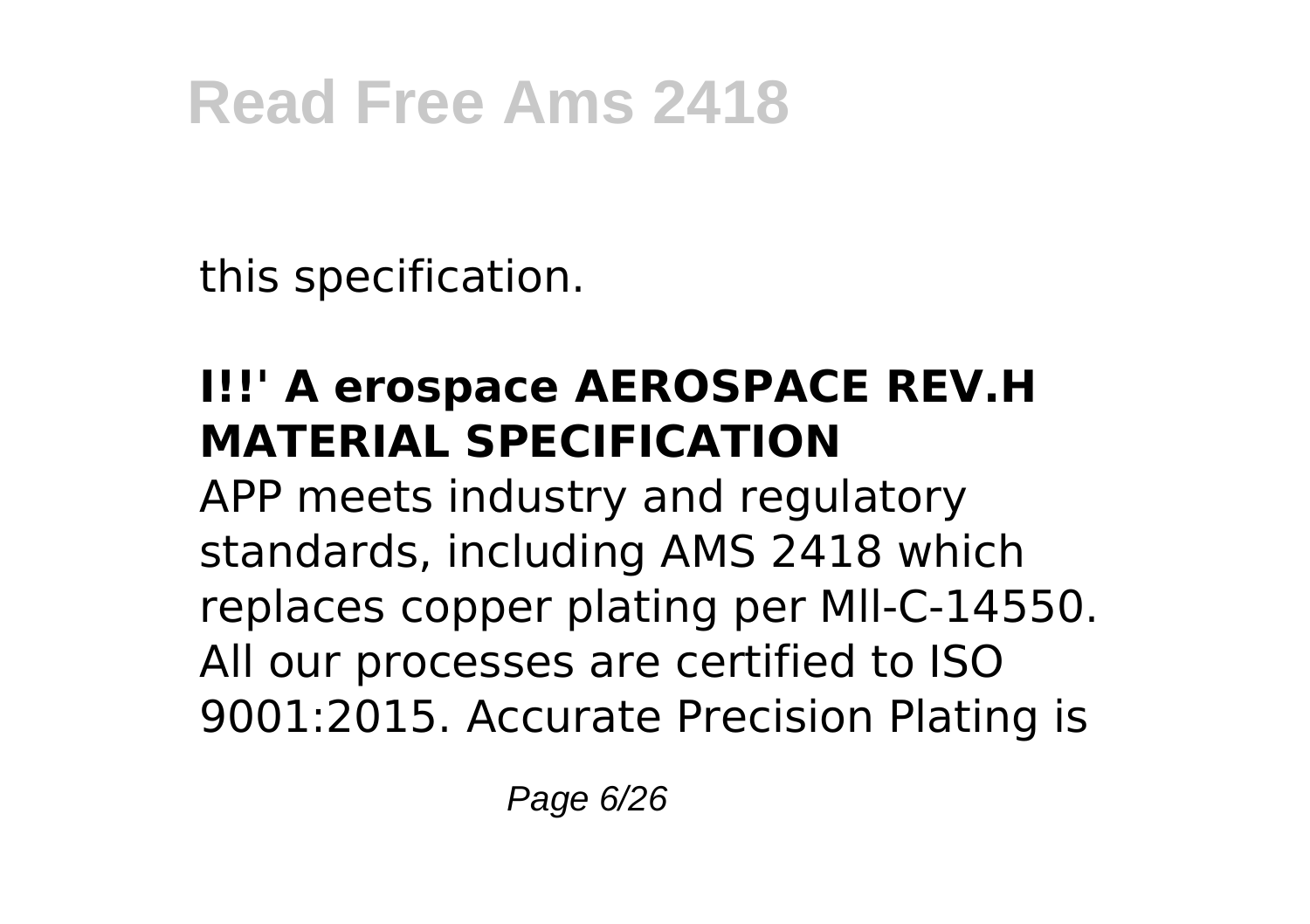here to adapt to the needs of our customers. Please contact us for any of your plating needs.

#### **Copper Plating Service AMS 2418 & MIL-C-1455 | Accurate ...**

AMS 2418: MIL-C-14550: MIL-P-47266: ALL SPECS: AMS 1290: Copper Plating Operations: Minneapolis, MN Empalme,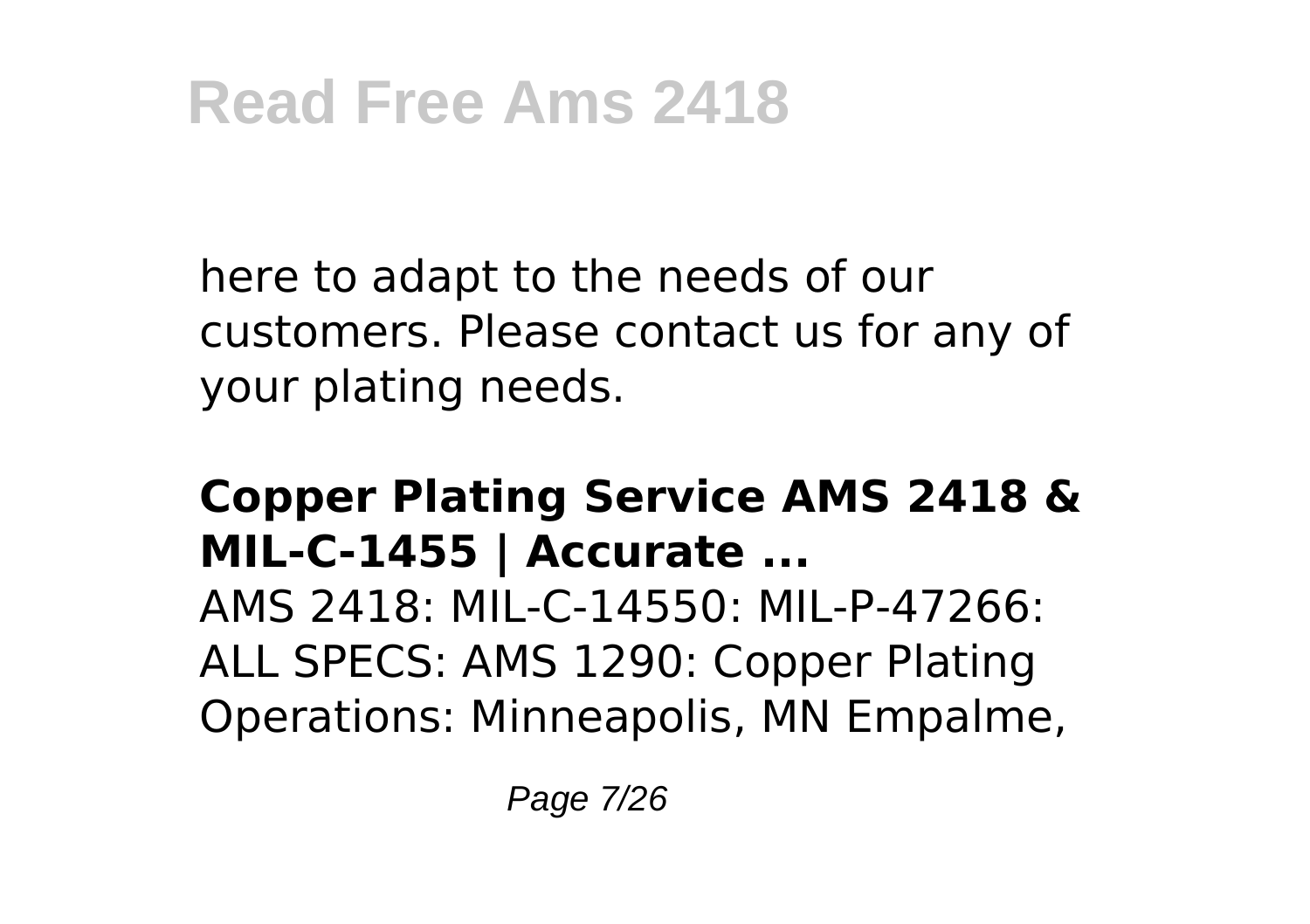Sonora – Mexico Optional Anodizing Services: RoHs Compliant, NADCAP . Industries. Aerospace > Commercial > Medical Device > Military & Defense >  $Oil \&$  Gas  $>$  ...

#### **Copper Electroplating Services | AMS 2418 | INCERTEC**

scope: Form. This specification covers

Page 8/26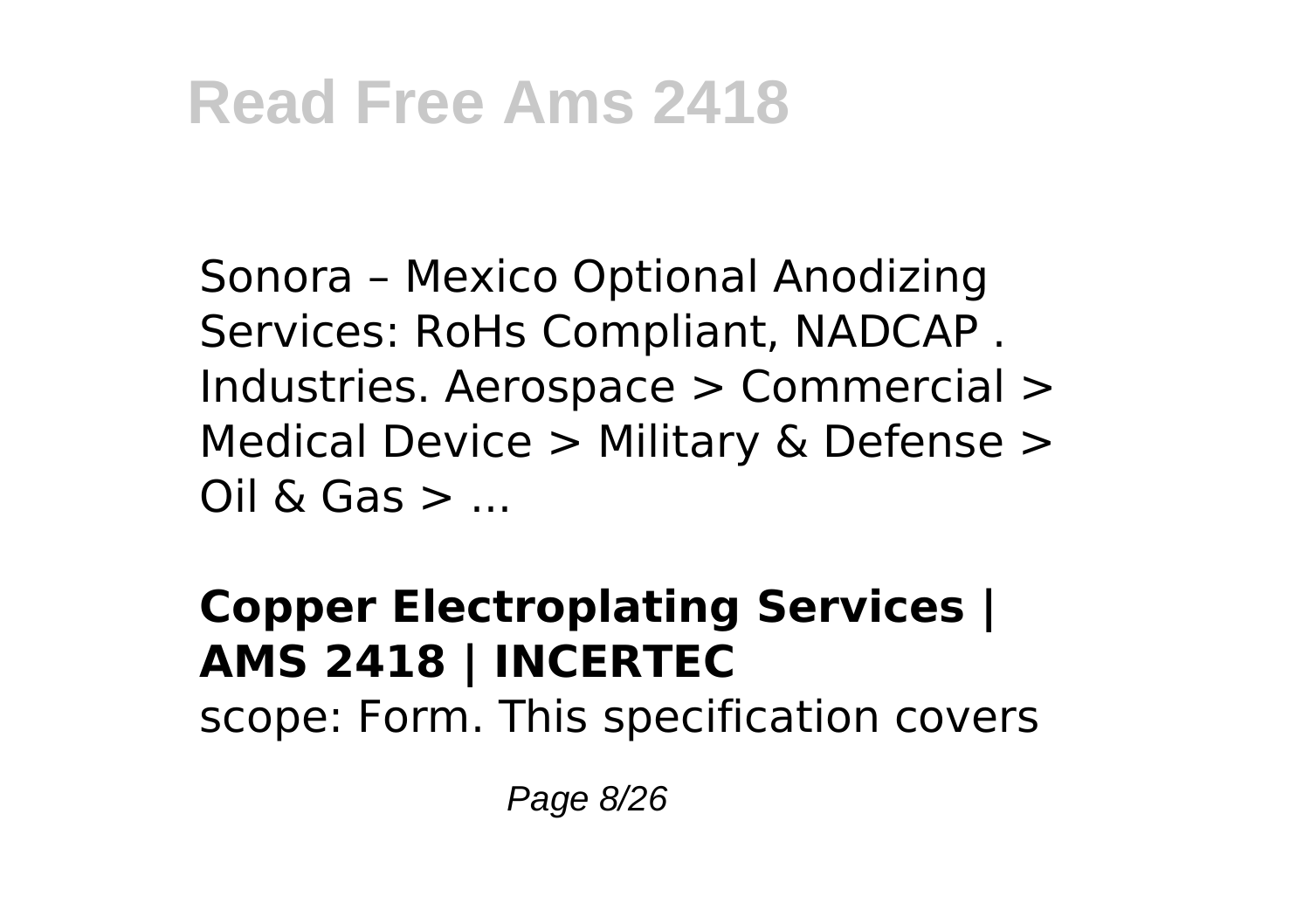the requirements for electrodeposited copper. Application. This process has been used typically to provide an antiseize surface, to prevent carburizing of surfaces on which carburizing is neither required or permitted, to prevent decarburization, to enhance solderability, or to provide a source of copper for furnace brazing, but usage is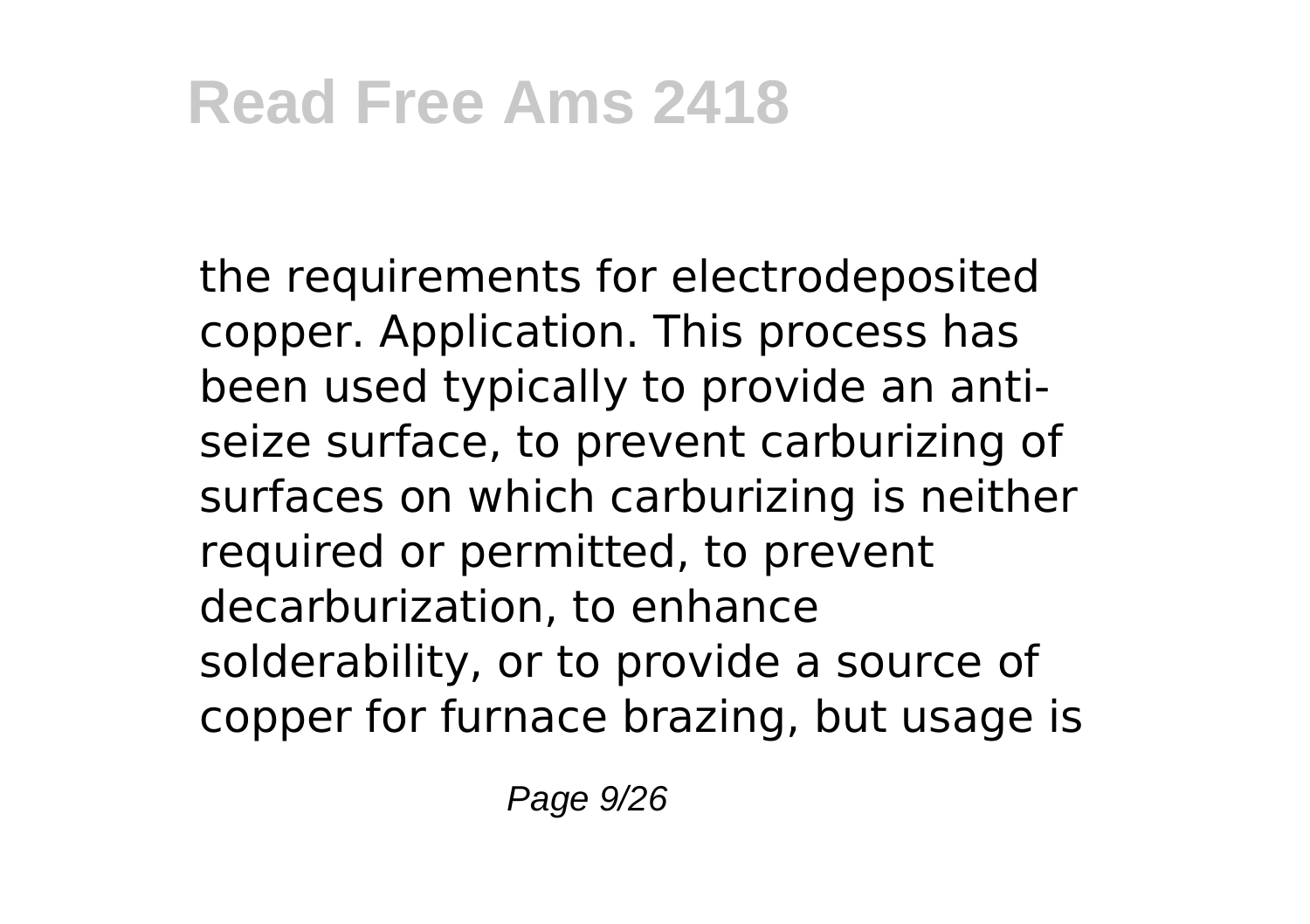not limited to ...

#### **SAE AMS2418 - Plating, Copper | Engineering360**

Hohman Plating provides both Acid copper and Cyanide copper coatings. Specification: AMS 2418 TI & II

#### **Acid Copper and Cyanide Copper**

Page 10/26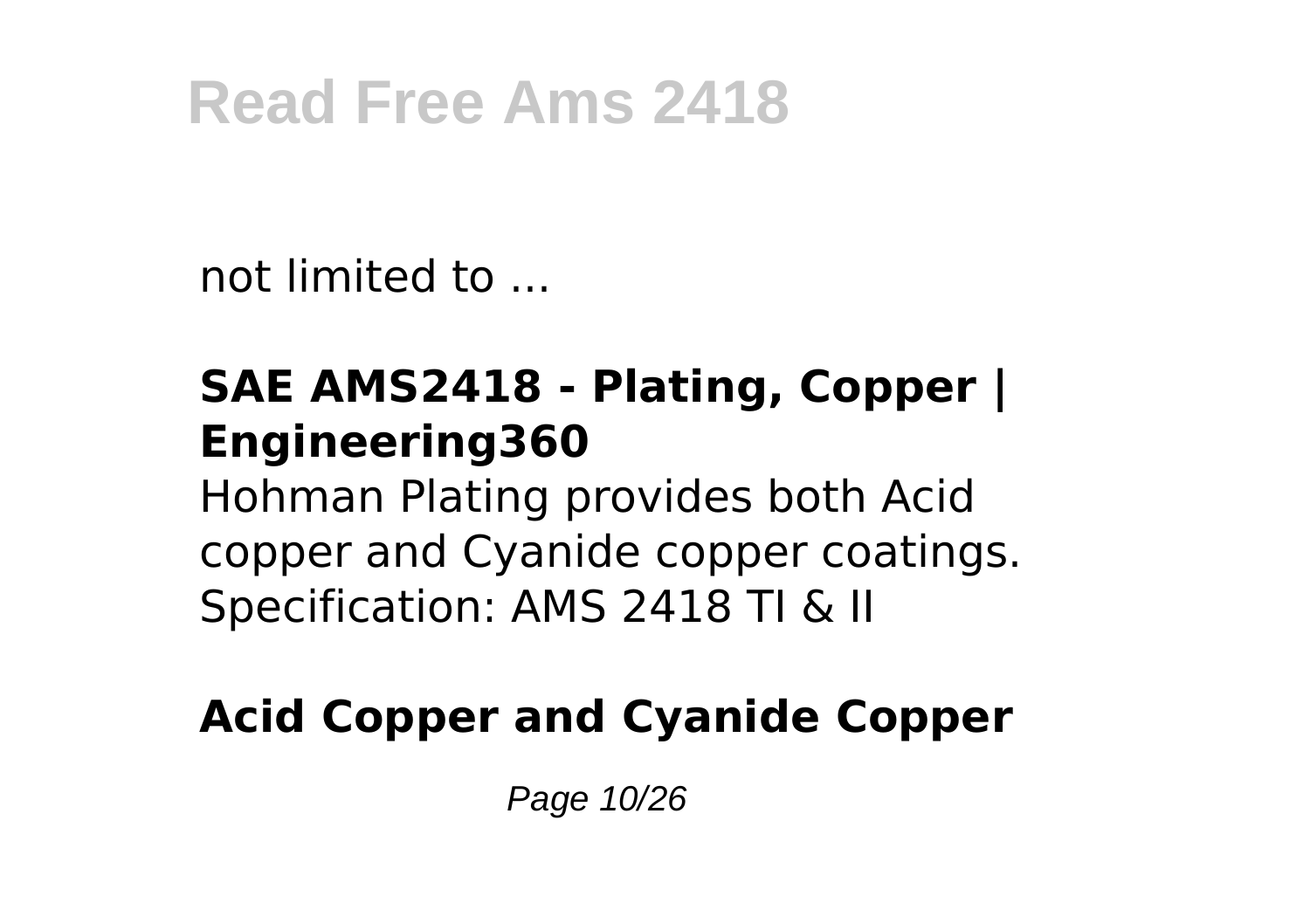#### **coatings**

Order online or call: Americas: +1 800 854 7179 | Asia Pacific: +852 2368 5733 | Europe, Middle East, Africa: +44 1344 328039. Prices subject to change without notice.

#### **SAE AMS2418 : Plating, Copper** Copper Plating (Company) Services per

Page 11/26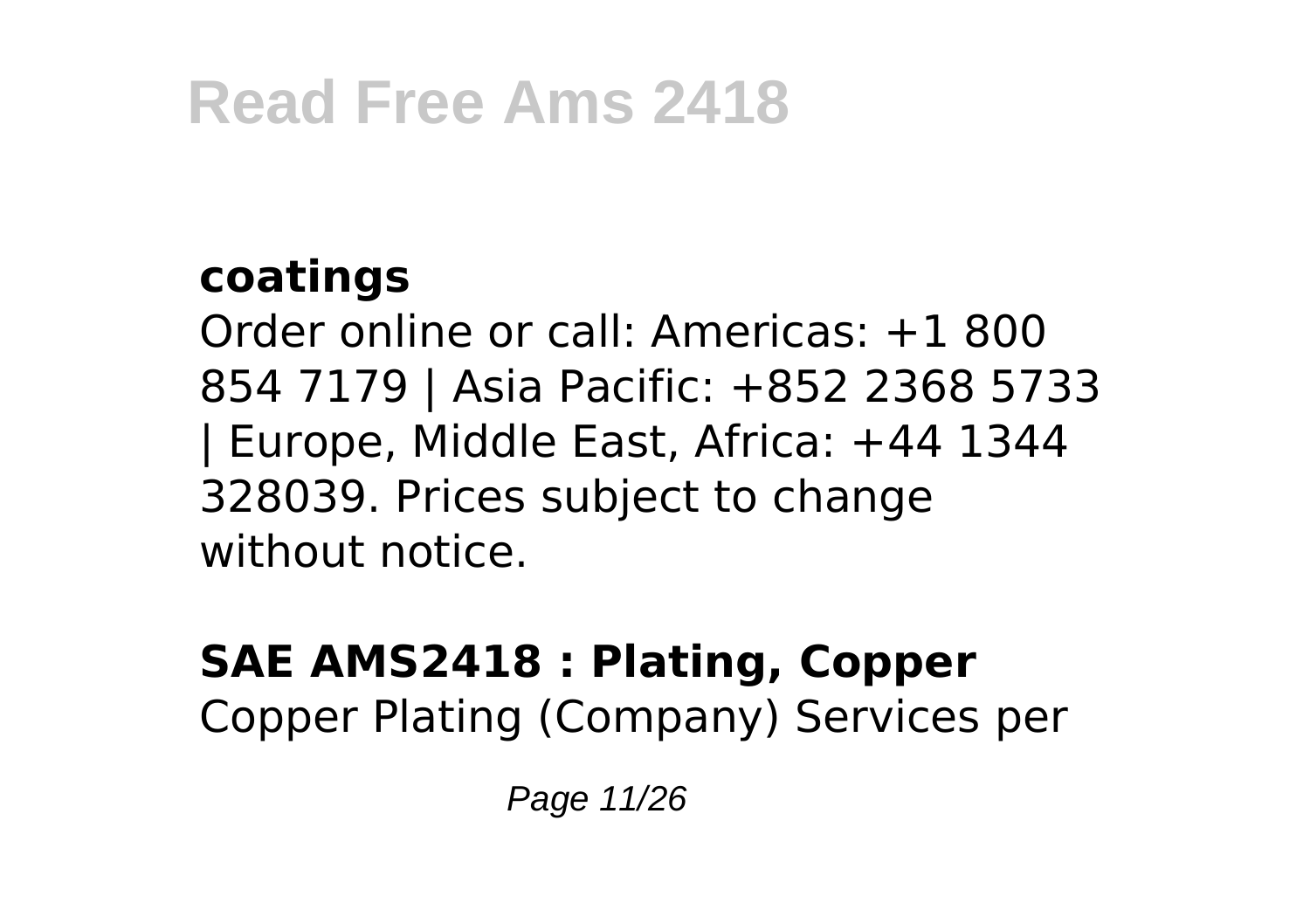MIL-C-14550, AMS 2418 and ASTM B734 Advanced Plating Technologies, a Milwaukee, WI company, provides innovative and unsurpassed extensive expertise in functional and heavy build copper plating services to MIL-C-14550, AMS 2418 and ASTM B734.

#### **Copper Plating Services per MIL-**

Page 12/26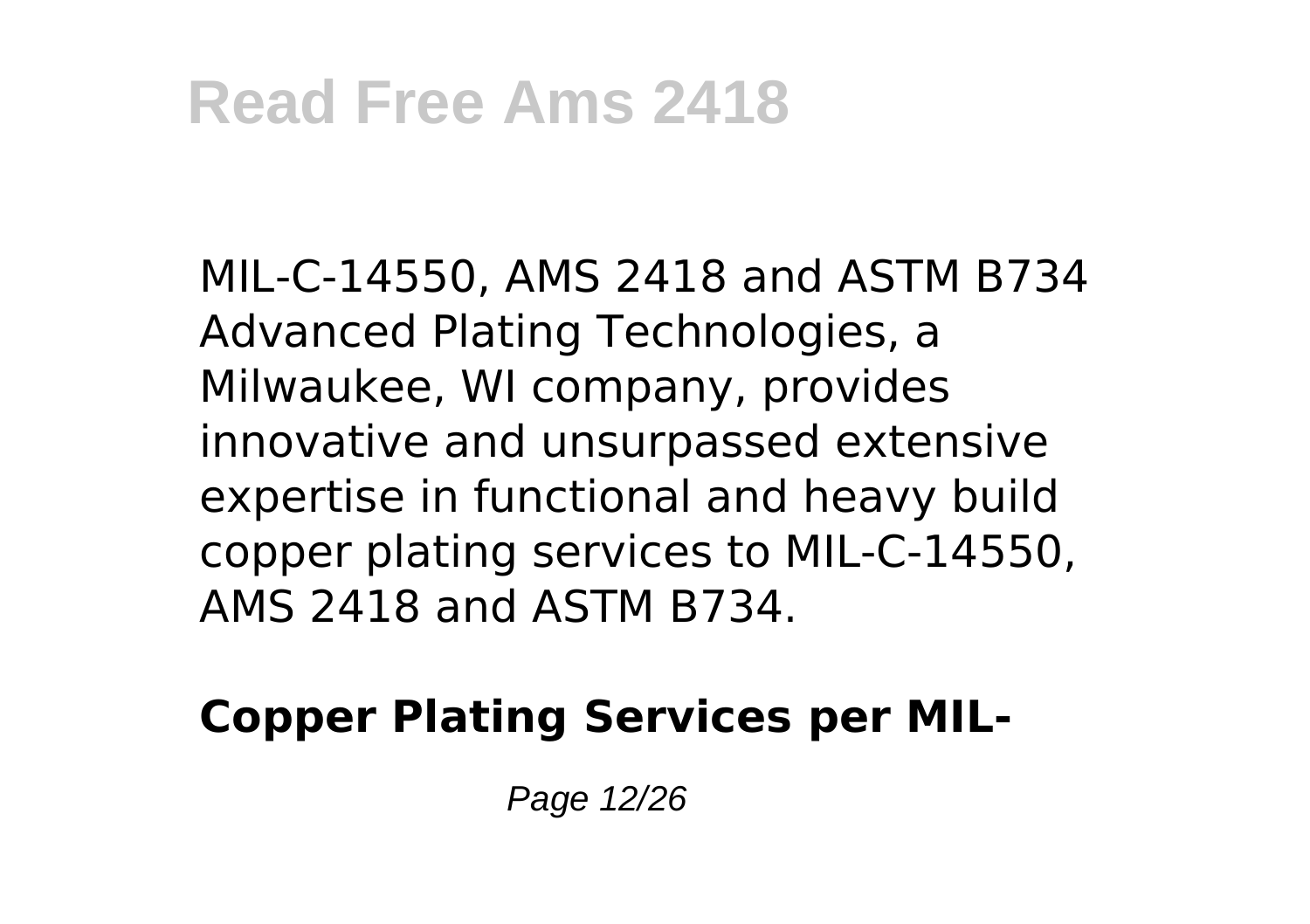**C-14550, AMS 2418 and ASTM ...** AMS 2418 (electrodeposited copper) Nickel Plating. AMS 2403 (general purpose) AMS 2423 (hard nickel) AMS 2424 (low-stressed nickel) AMS QQ N 290 (electrodeposited nickel) Contact Us for Platings/Coatings to Meet Your AMS Specs. If your project requires platings and coatings that meet AMS specs, turn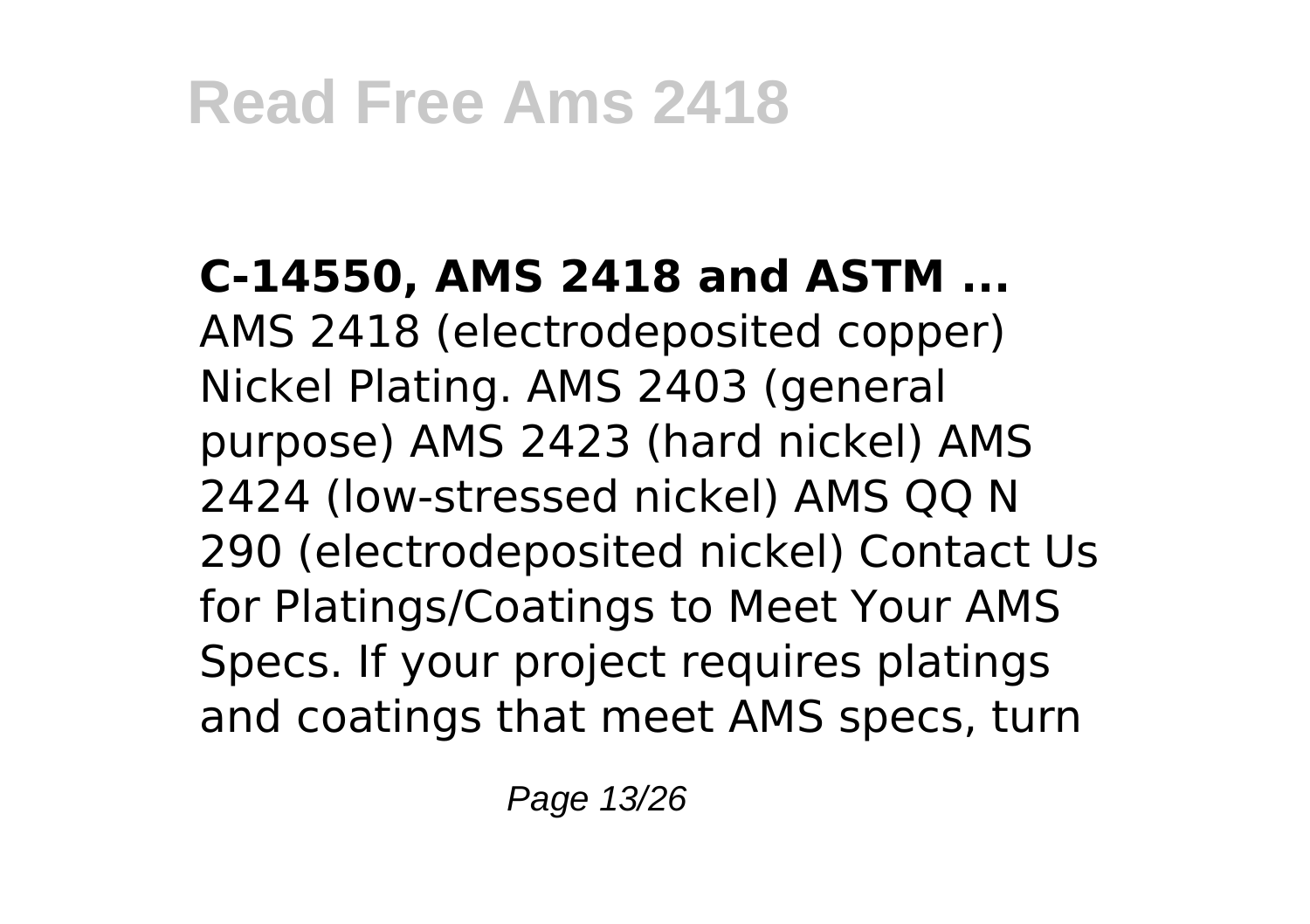to ENS Technology.

#### **AMS Specifications for Surface Coatings | AMS Specs** AMS-2418 Plating, Copper AMS-C-26074 Coatings, Electroless Nickel Requirements For 1/ AMS-QQ-N-290 Nickel Plating, Electrodeposited AMS-P-81728 Plating, Tin-Lead,

Page 14/26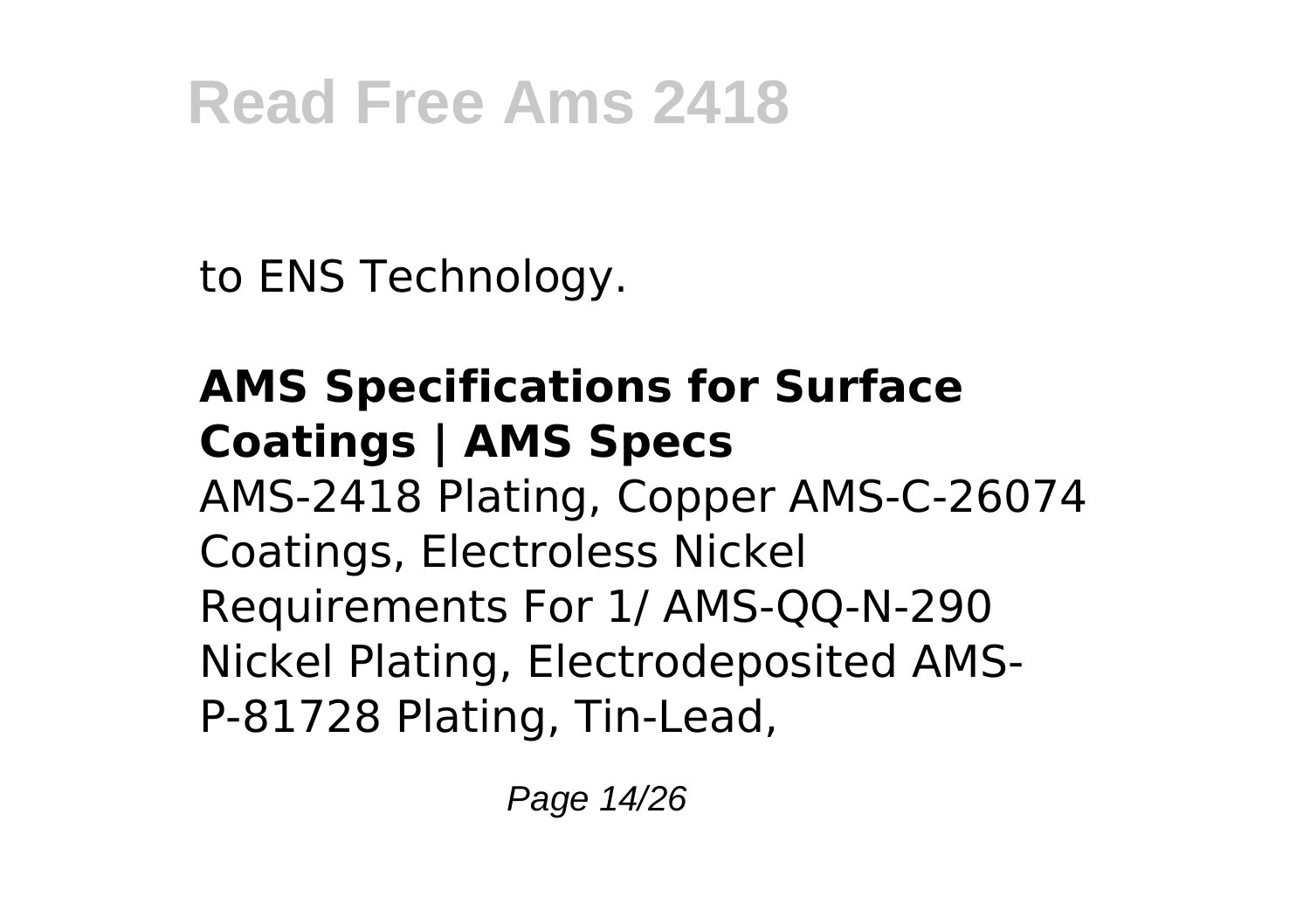Electrodeposited 1/ SAE International has re-activated AMS-C-26074. This document may be used interchangeably with AMS-2404 in equivalent plating conditions defined in each specification. European Union

#### **Plating System Specifications and Inspection Techniques**

Page 15/26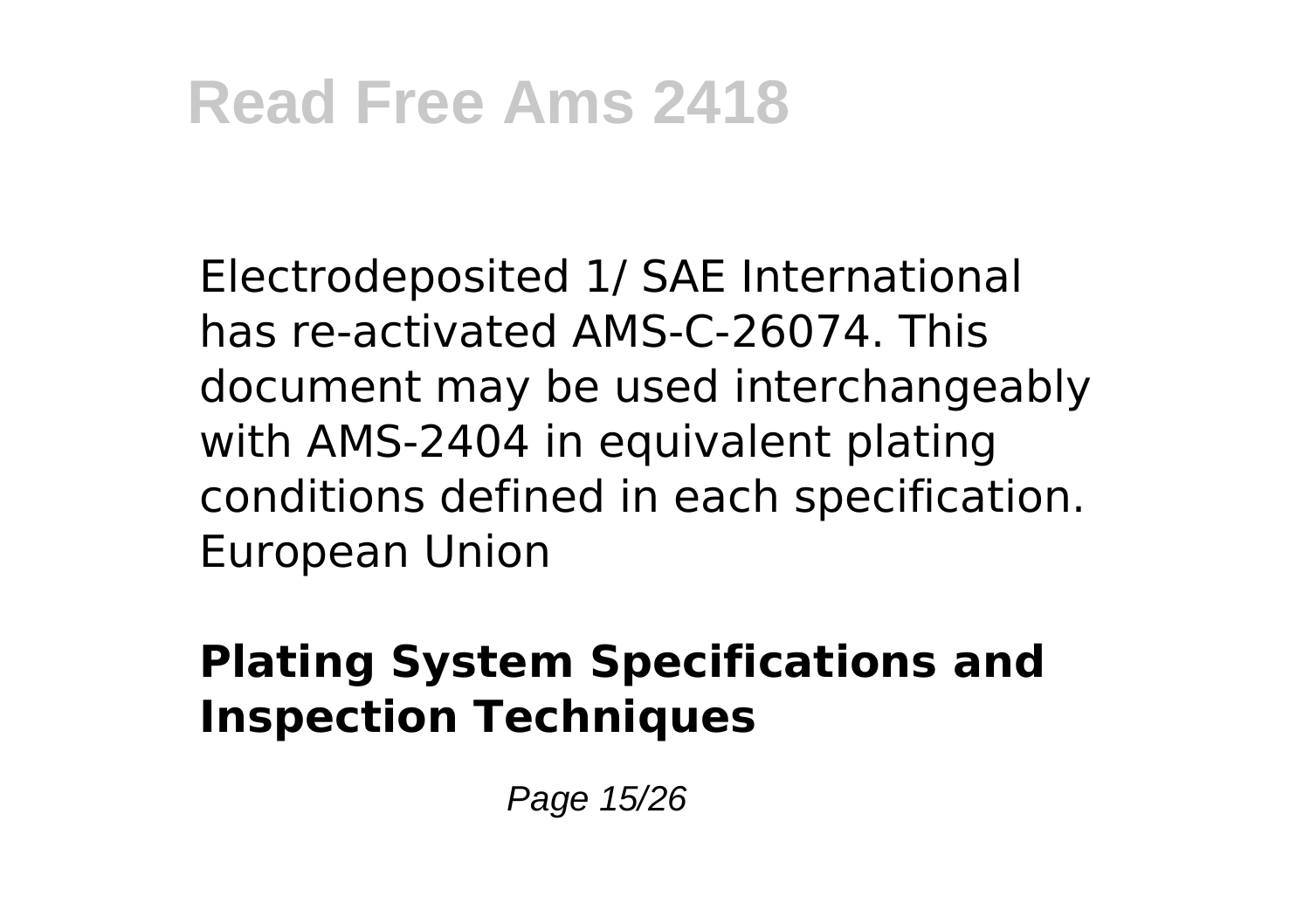ams-p-81728 (mil-p-81728) barrel & rack alloy plating of tin/lead  $60/40 + 10\%$ copper obsolete spec. mil-c-14550 ams-2418 (mil-c-14550) barrel & rack type 1- engineering plating type 2 plating for masking passivation obsolete spec. qq-p-35 ams2700 ams-qq-p-35 (qqp-35) basket & rack only type i- low temperature type ii- medium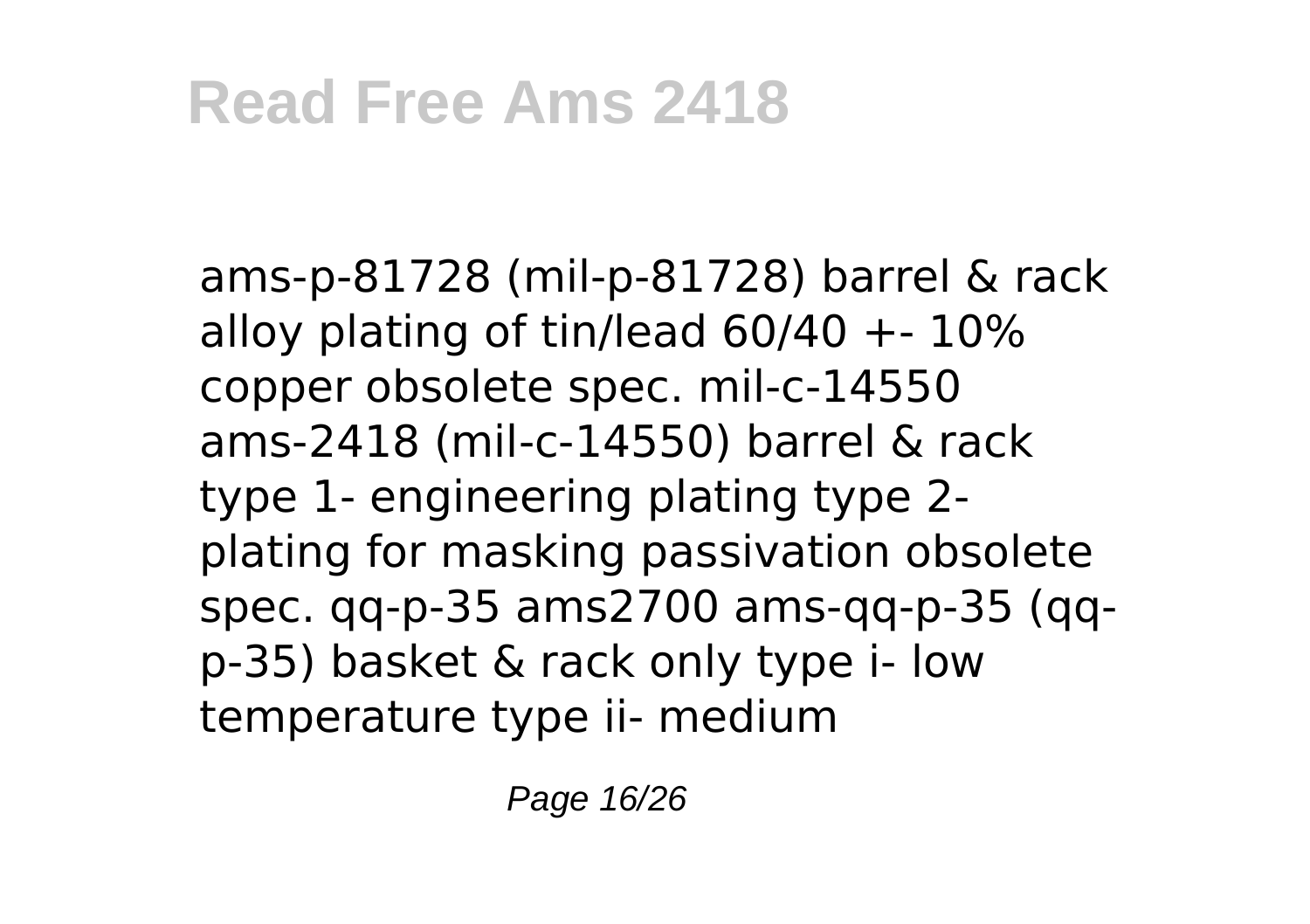temperature type iii- high temperature

#### **Plating Specifications - Los Angeles, CA - M&R Plating ...**

Operation Specification Approval Date Vendor Code or Approval Number; Copper: AMS 2418: 2008: 697701: Black Oxide: MIL-DTL-13924: Cadmium: AMS-QQ-P-416: Zinc Phosphate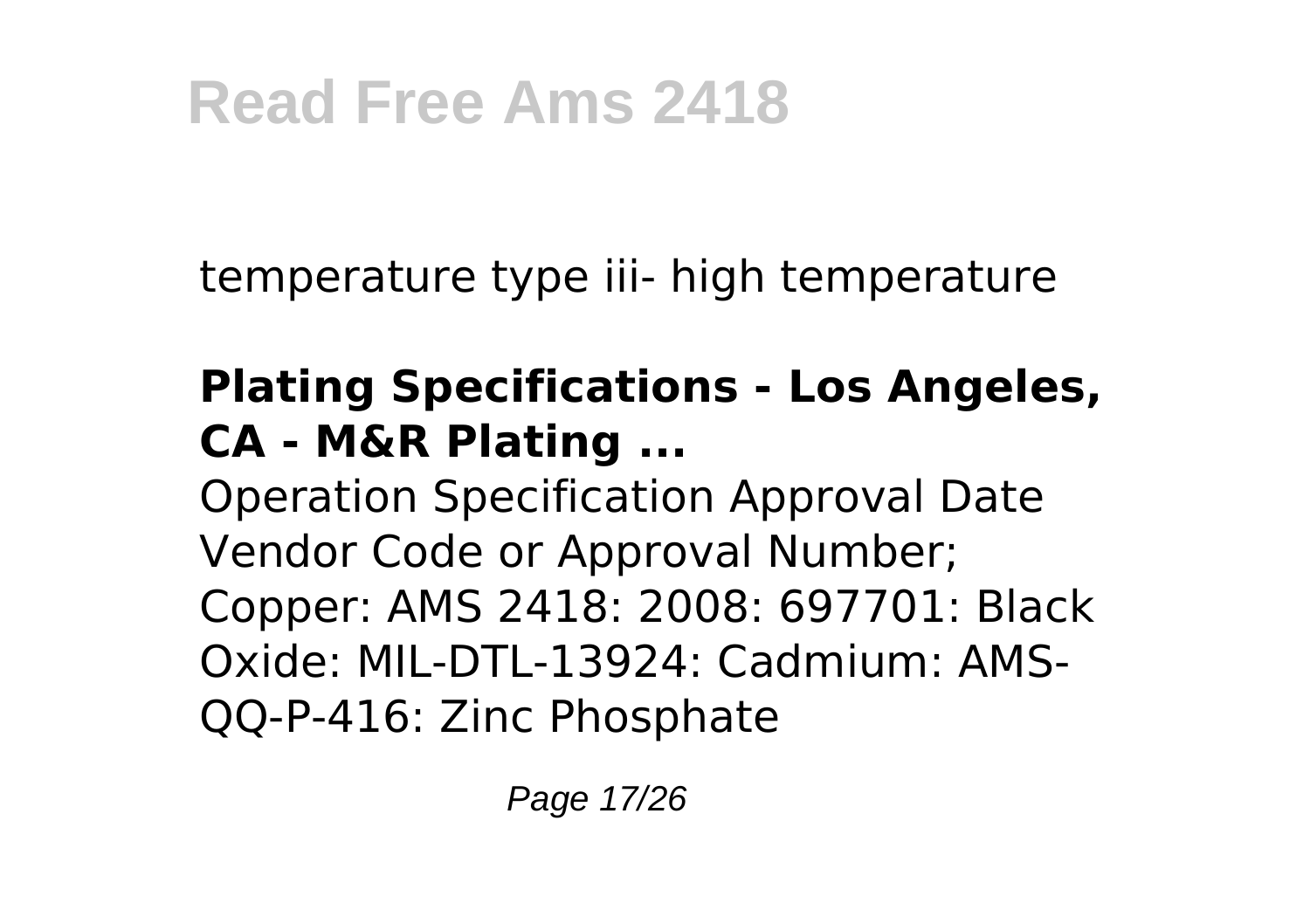#### **Approvals - PPI Aerospace**

Thus, AMS 2418-1 designate a thickness of 0.0001-0.0003 inch (2.5-8 microns) and AMS 2418-6 designate a thickness of 0.0006-0.0008 inch (15-20 microns). 2 Plating for masking – plating thickness shall be nominally 0.002 inch (51 microns).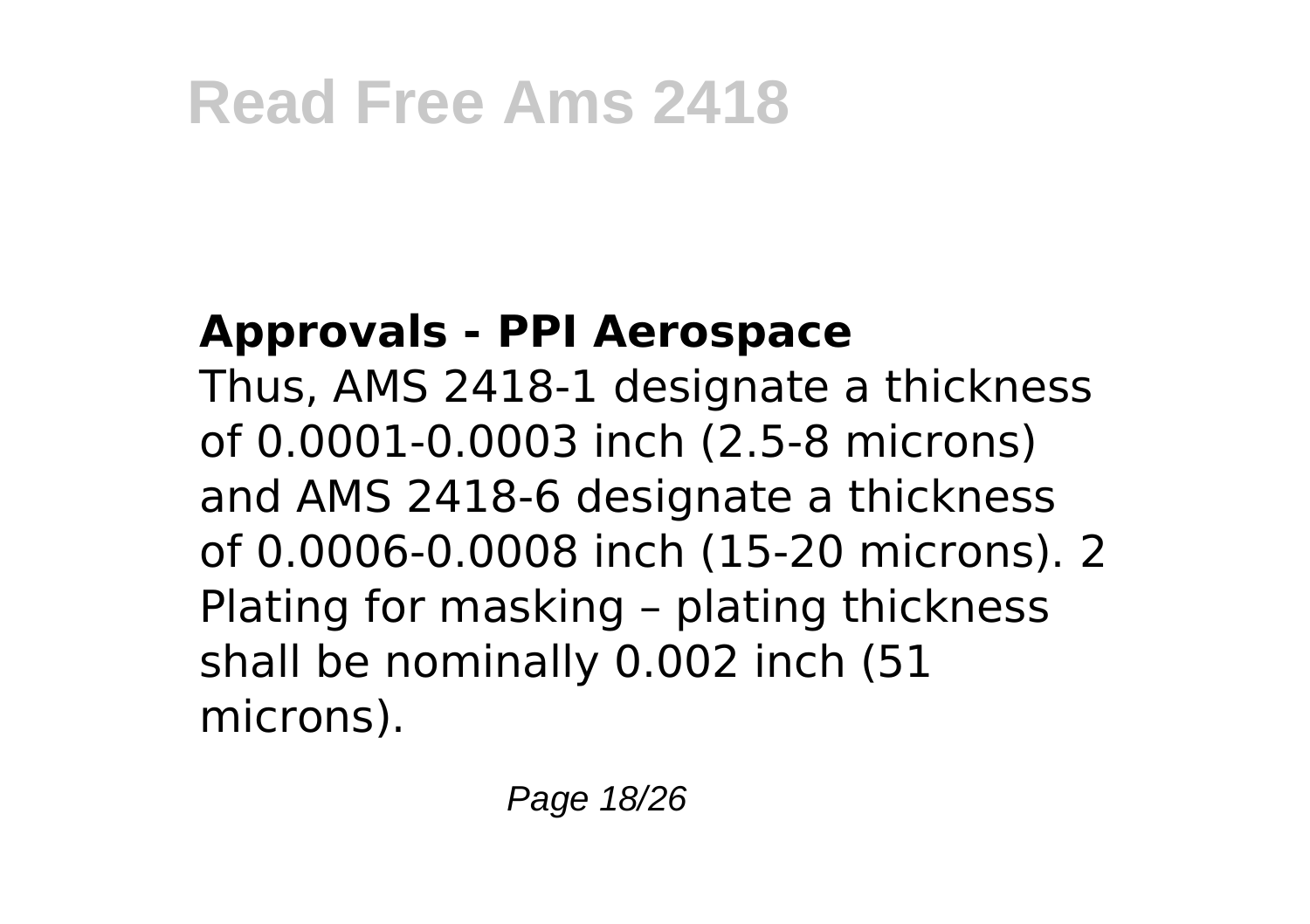#### **Copper Plating - EMIRFI Shield Plating Inc.**

cognizant engineering organization. See 8.13 for thickness requirements specified by AMS-C-26074 Grade designations. 3.4.2 Adhesion shall meet the requirements of ASTM B 571 bend test 180 degree with 4T mandrel or,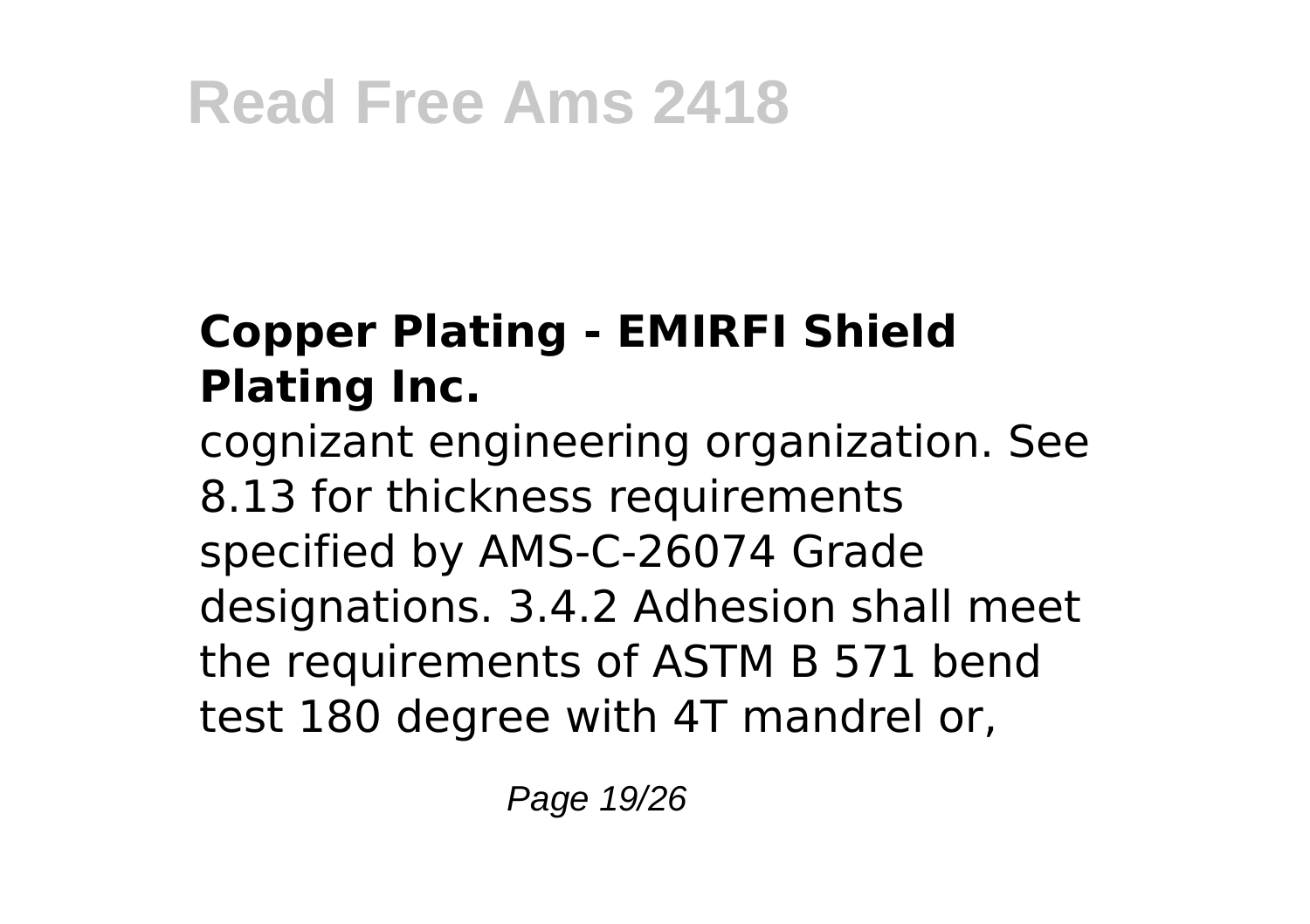when acceptable to the cognizant engineering organization, 3.4.2.1. may be used to demonstrate acceptable adhesion.

#### **AEROSPACE MATERIAL AMS2404 REV. G SPECIFICATION** MIL-C-14550B (NOTICE 1), MILITARY SPECIFICATION: COPPER PLATING

Page 20/26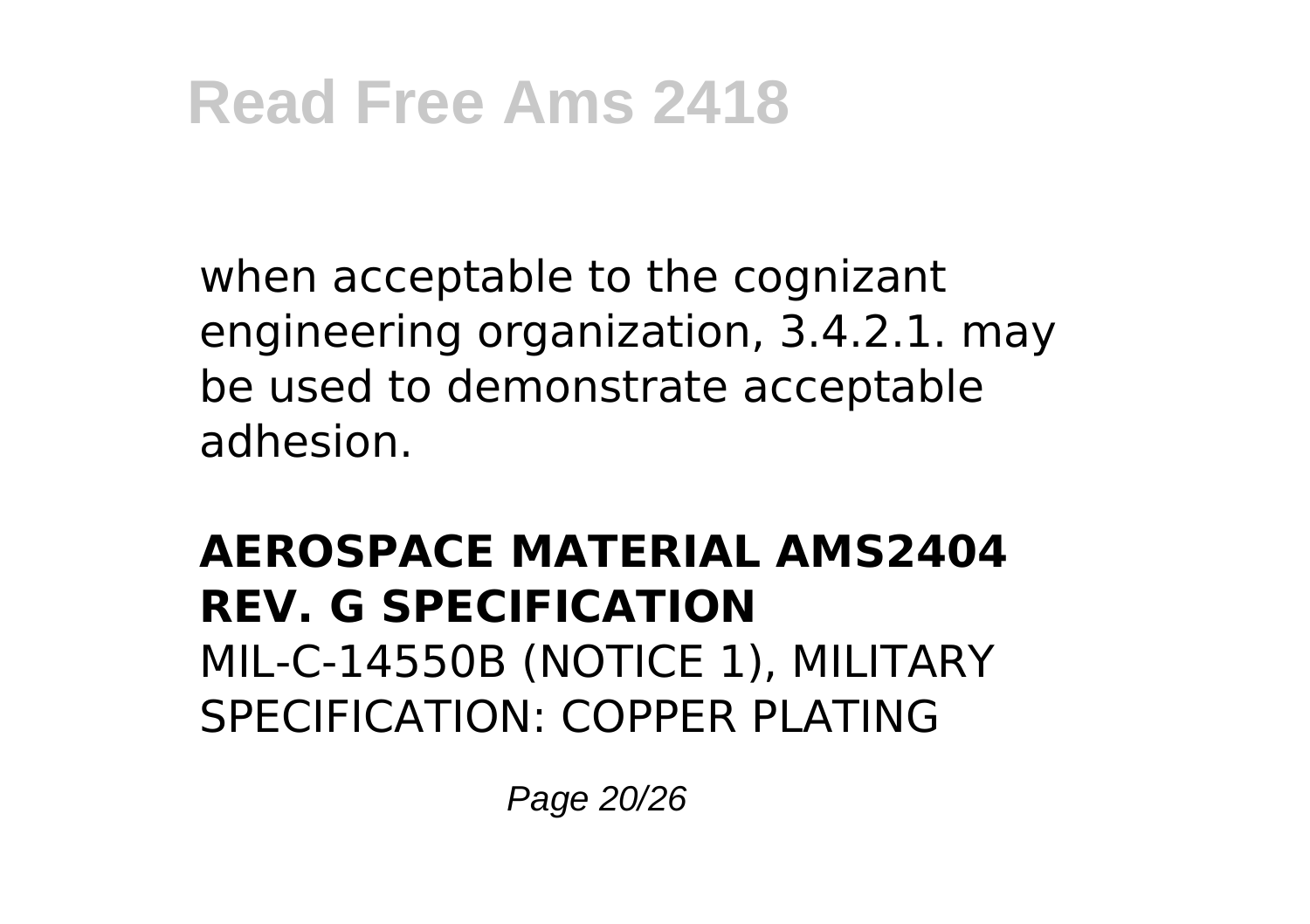(ELECTRODEPOSITED) (07 APR 1998) [S/S BY SAE-AMS2418]., MIL-C-14550B, dated 2 December 1983, and AMENDMENT 3, dated 20 March 1987, are hereby canceled. Users may consult AMS 2418, "Plating, Copper", as a possible replacement.

#### **MIL-C-14550 B NOTICE-1 COPPER**

Page 21/26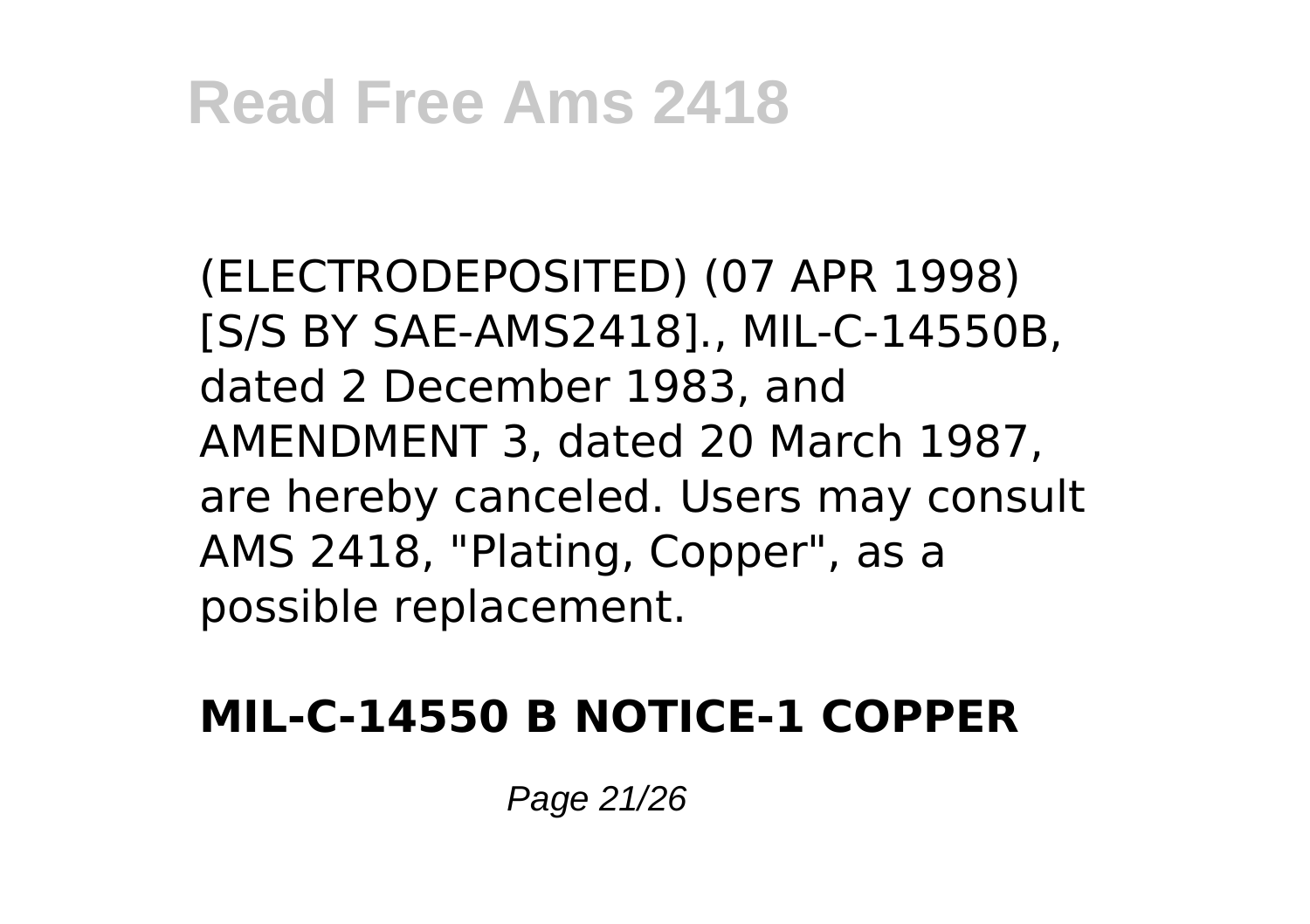#### **PLATING**

sae ams 2418h-2011 (sae ams2418h-2011) We have no amendments or corrections for this standard. Are the documents at the ANSI Webstore in electronic Adobe Acrobat PDF format only?

#### **SAE AMS 2418J-2017 - Plating,**

Page 22/26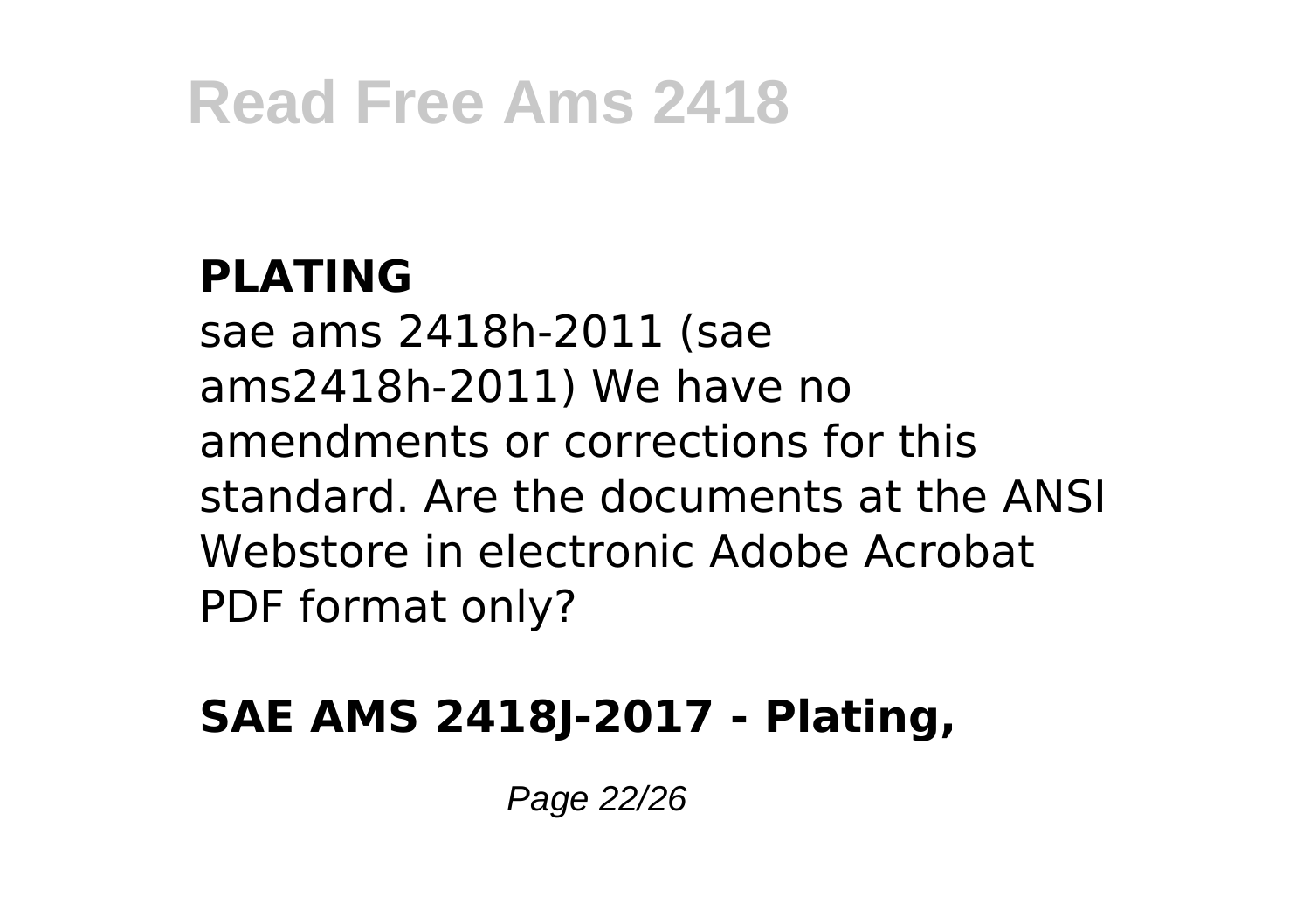#### **Copper**

AMS-2418 : Electroless Nickel Coatings: AMS-2404 and AMS-C-26074 : Electropolish: ASTM-B912: Gold Plating: ASTM-B488 and AMS-2422 : Lubricant, Solid Film: MIL-PRF-46010 : Magnesium Anodic Treatment: AMS-M-45202 and ASTM-D1732: Magnesium Chromic Treatment: AMS-M-3171: Nickel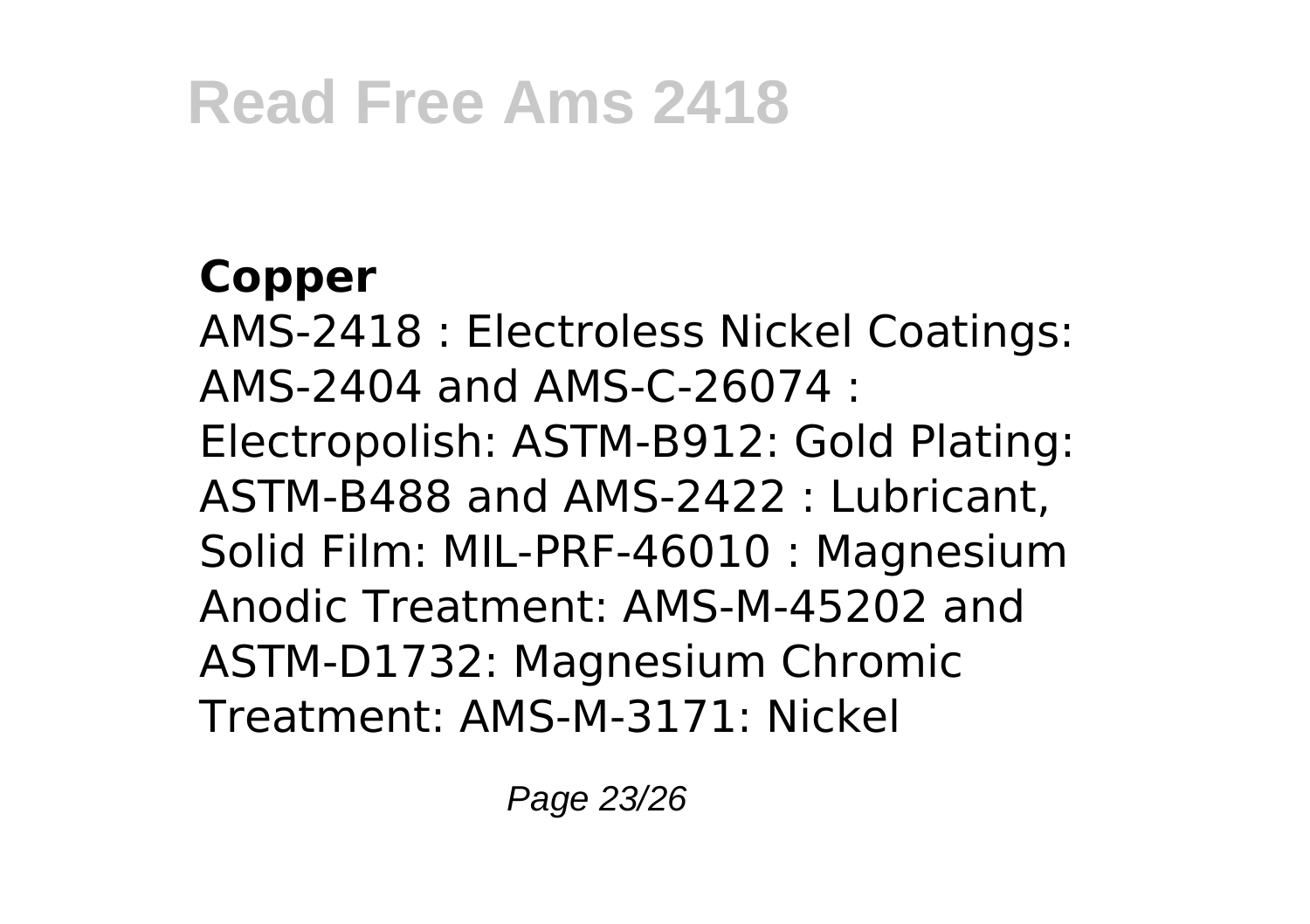Coatings: AMS-QQ-N-290 and AMS-2403: Passivation Treatments: AMS-2700 ...

#### **AMS-2753 Archives - Document Center's Standards Forum**

AMS 2418 Plating, Copper AMS 2424 Plating, Nickel Low-Stressed Deposit AMS 2759 Heat Treatment of Steel Parts, General Requirements ARP1820 Chord

Page 24/26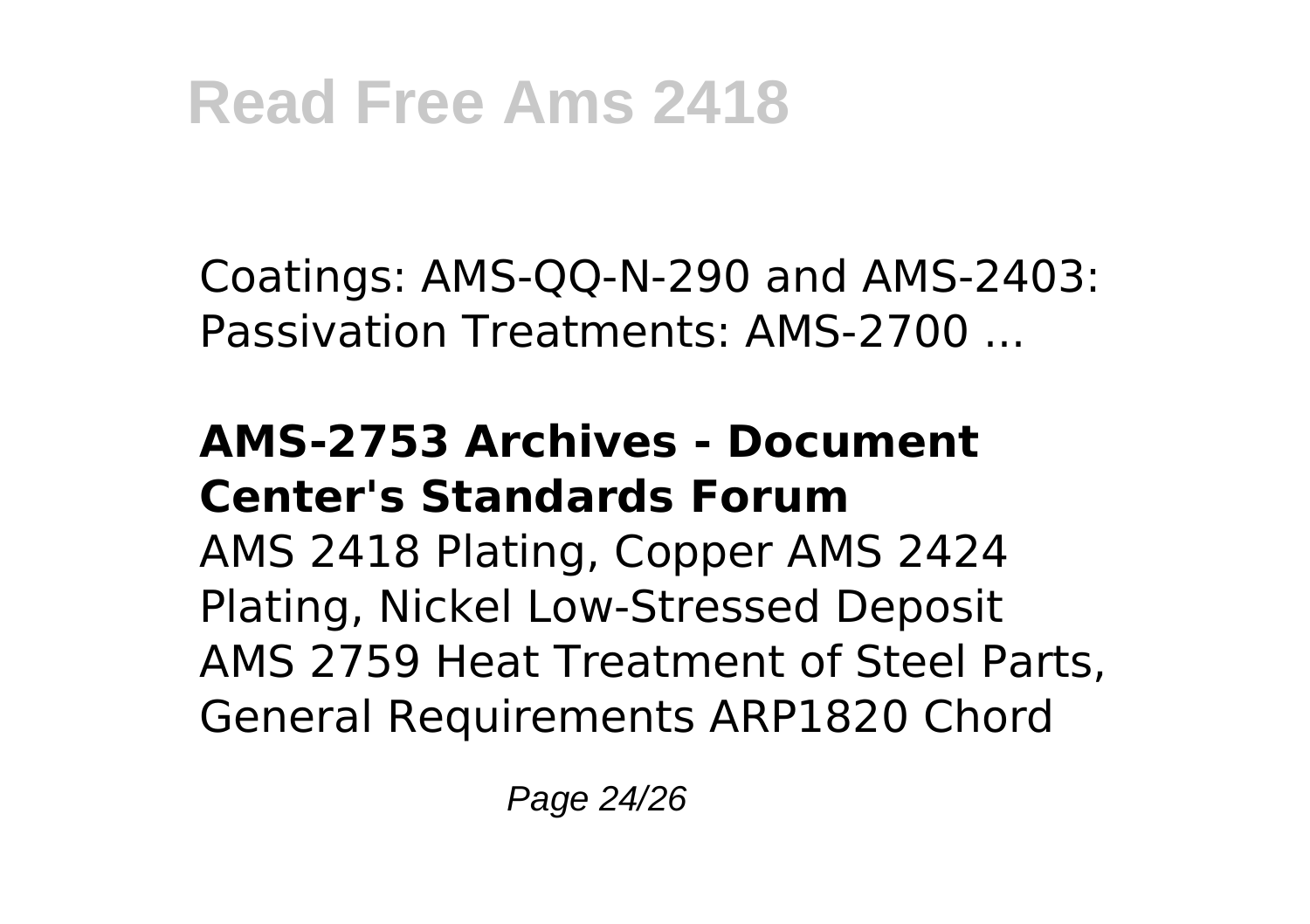Method of Evaluating Surface Microstructural Characteristics 22 ASTM Publications Available from ASTM International, 100 Barr Harbor Drive, PO Box C700, West Conshohocken,

Copyright code:

Page 25/26